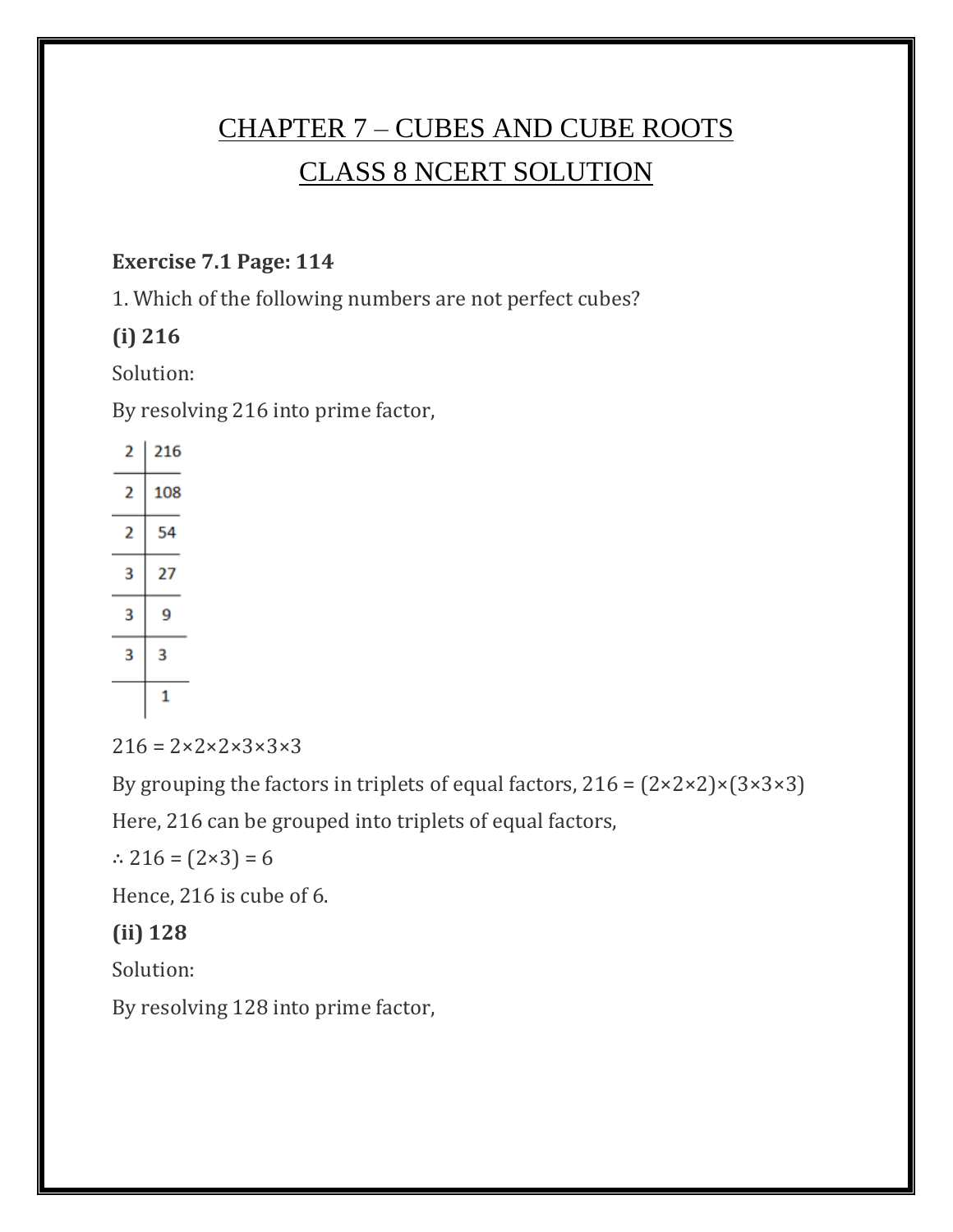| 2              | 128            |
|----------------|----------------|
| $\overline{2}$ | 64             |
| $\overline{2}$ | 32             |
| 2              | 16             |
| $\overline{2}$ | 8              |
| $\overline{2}$ | 4              |
| $\overline{2}$ | $\overline{2}$ |
|                | $\mathbf{1}$   |

 $128 = 2 \times 2 \times 2 \times 2 \times 2 \times 2$ 

By grouping the factors in triplets of equal factors,  $128 = (2 \times 2 \times 2) \times (2 \times 2 \times 2) \times 2$ 

Here, 128 cannot be grouped into triplets of equal factors, we are left of with one factors 2 .

∴ 128 is not a perfect cube.

**(iii) 1000** Solution:

By resolving 1000 into prime factor,

| 2 | 1000 |
|---|------|
| 2 | 500  |
| 2 | 250  |
| 5 | 125  |
| 5 | 25   |
| 5 | 5    |
|   |      |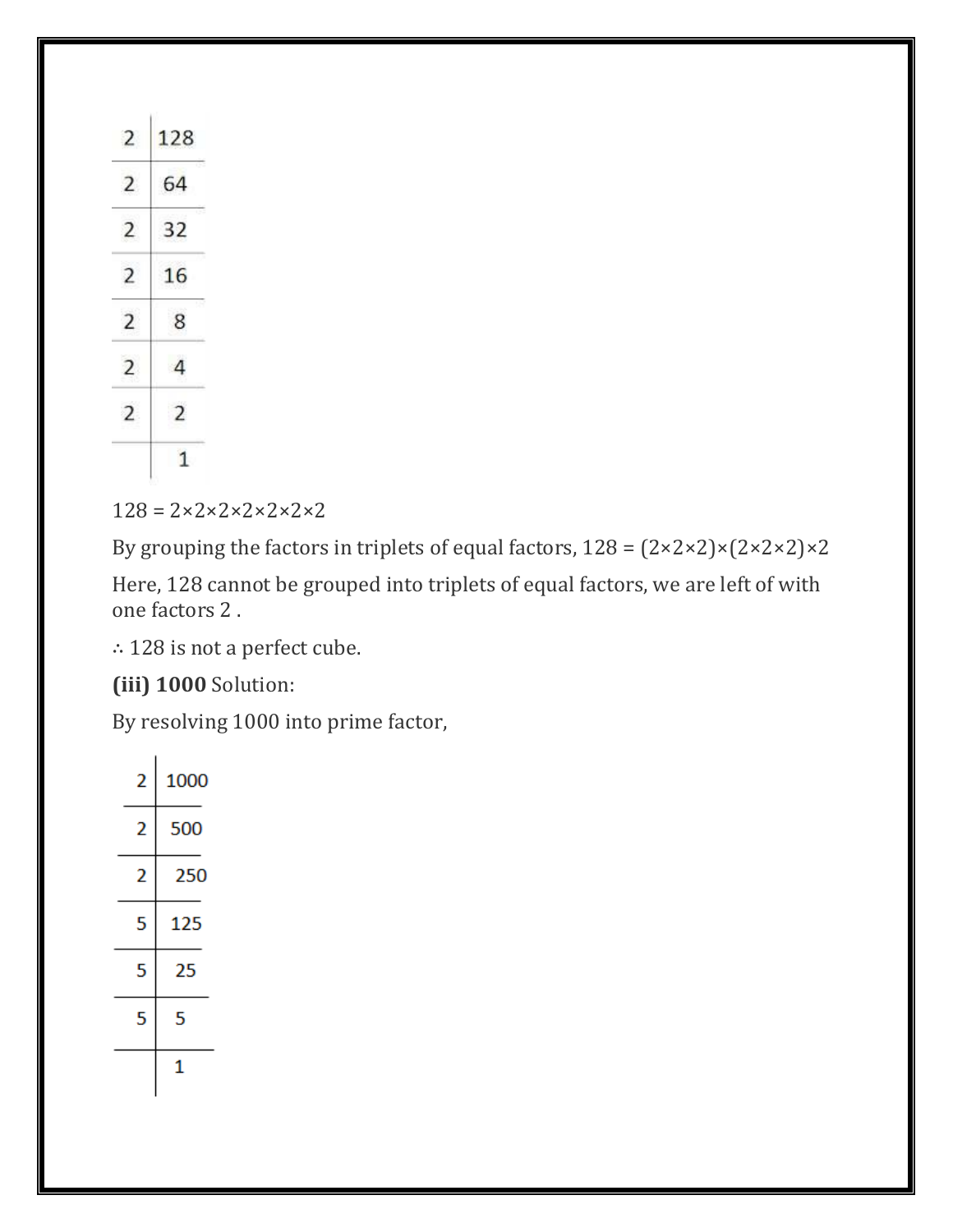$1000 = 2 \times 2 \times 2 \times 5 \times 5 \times 5$ 

By grouping the factors in triplets of equal factors,  $1000 = (2 \times 2 \times 2) \times (5 \times 5 \times 5)$ 

Here, 1000 can be grouped into triplets of equal factors,

∴  $1000 = (2 \times 5) = 10$ 

Hence, 1000 is cube of 10.

**(iv) 100** Solution:

By resolving 100 into prime factor,

| 2 | 100 |
|---|-----|
|   | 50  |
|   | 25  |
| 5 | 5   |
|   |     |

 $100 = 2 \times 2 \times 5 \times 5$ 

Here, 100 cannot be grouped into triplets of equal factors.

∴ 100 is not a perfect cube.

(v) 46656

Solution:

By resolving 46656 into prime factor,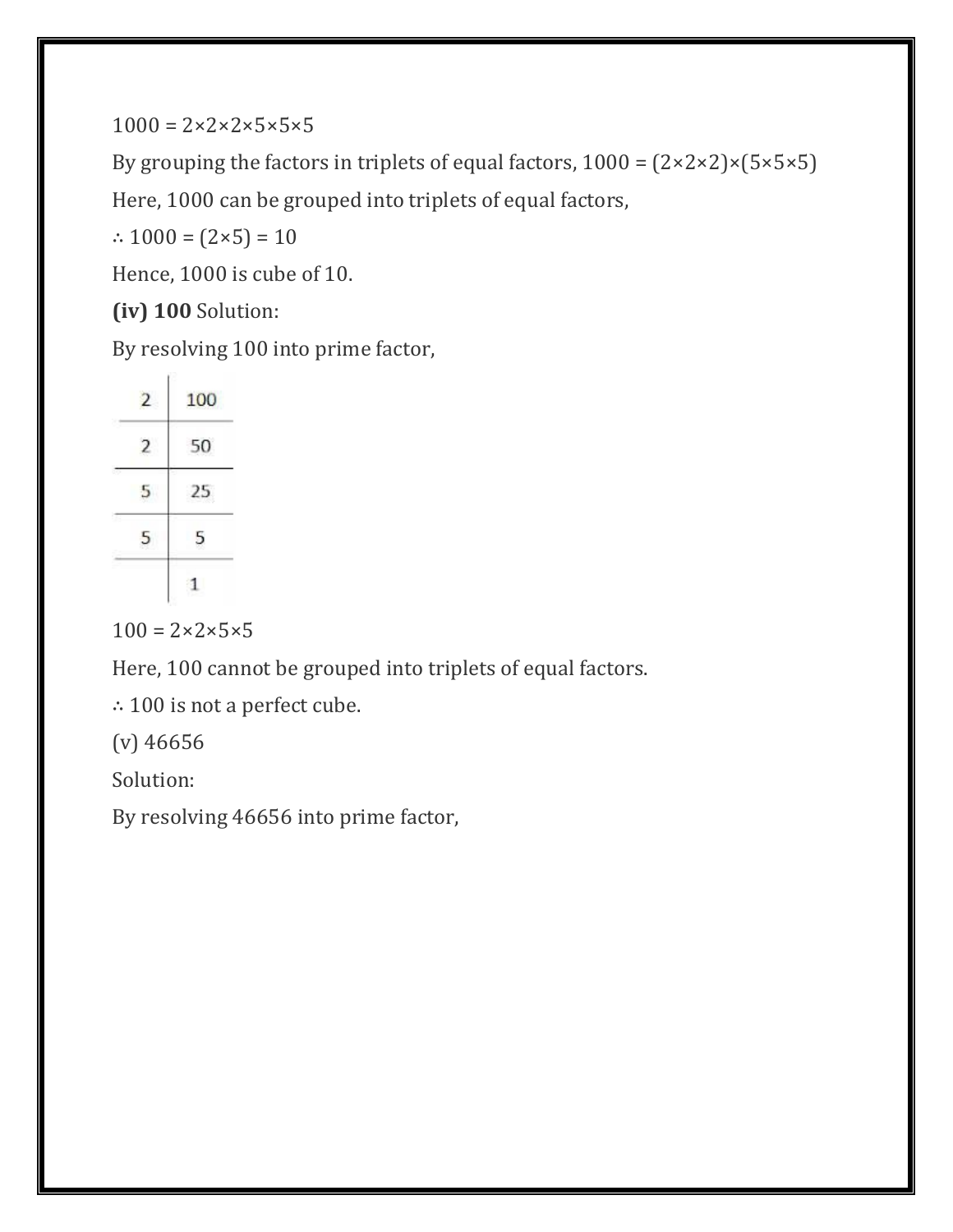| 2              | 46656          |
|----------------|----------------|
| 2              | 23328          |
| -2             | 11664          |
| 2              | 5832           |
| 2              | 2916           |
| 2              | 1458           |
| 3              | 729            |
| 3              | 243            |
| 3              | 81             |
| 3.             | 27             |
| $\mathbf{3}$   | 9              |
| $\overline{3}$ | $\overline{3}$ |
|                | 1              |

 $46656 = 2 \times 2 \times 2 \times 2 \times 2 \times 2 \times 3 \times 3 \times 3 \times 3 \times 3$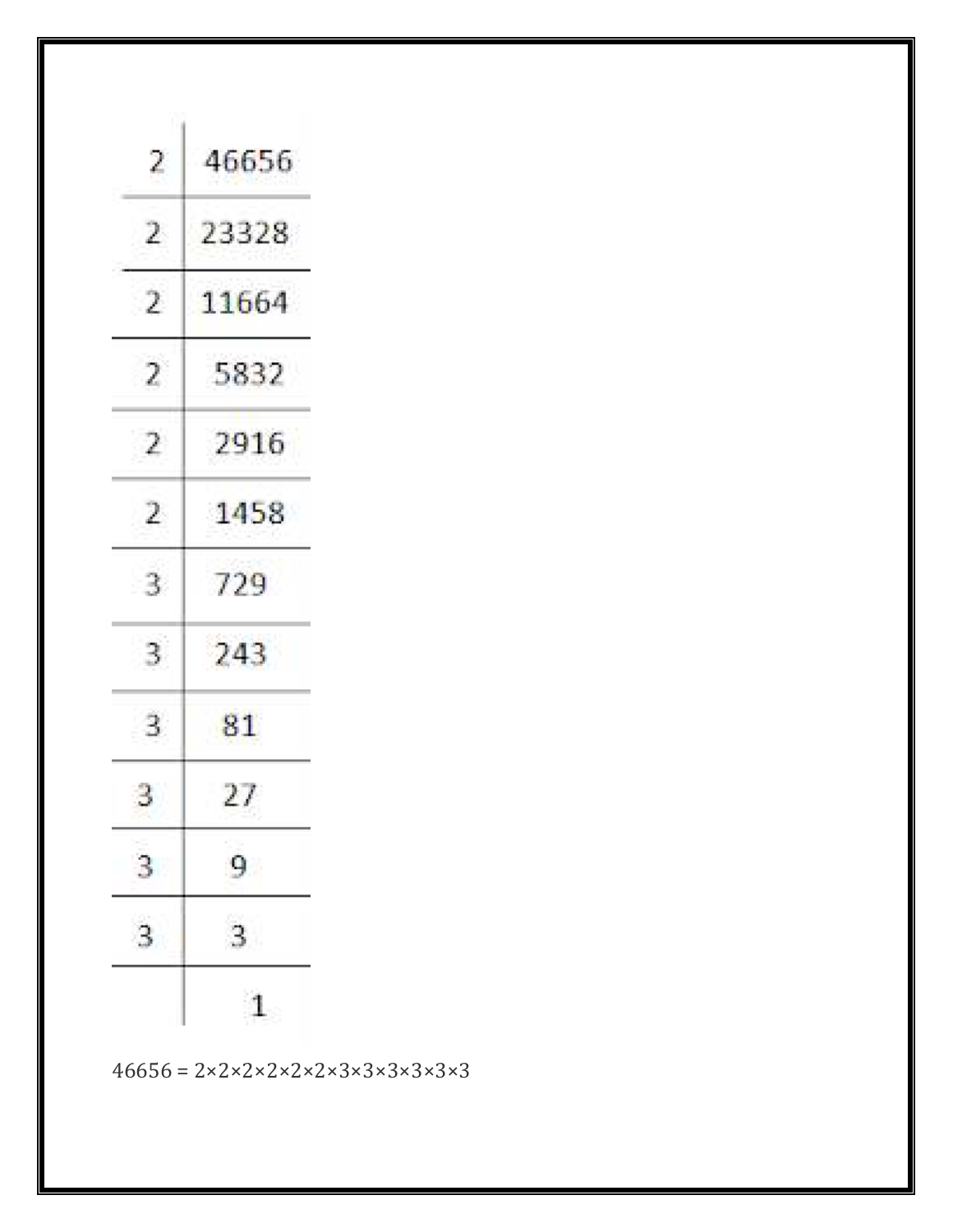By grouping the factors in triplets of equal factors, 46656 =  $(2 \times 2 \times 2) \times (2 \times 2 \times 2) \times (3 \times 3 \times 3) \times (3 \times 3 \times 3)$ 

Here, 46656 can be grouped into triplets of equal factors,

∴ 46656 =  $(2 \times 2 \times 3 \times 3) = 36$ 

Hence, 46656 is cube of 36.

2. Find the smallest number by which each of the following numbers must be multiplied to obtain a perfect cube.

### **(i) 243**

Solution:

By resolving 243 into prime factor,

| 3 | 243 |
|---|-----|
| 3 | 81  |
| 3 | 27  |
| 3 | 9   |
| 3 | 3   |
|   | 1   |

 $243 = 3 \times 3 \times 3 \times 3 \times 3$ 

By grouping the factors in triplets of equal factors,  $243 = (3 \times 3 \times 3) \times 3 \times 3$ 

Here, 3 cannot be grouped into triplets of equal factors.

∴ We will multiply 243 by 3 to get perfect square.

**(ii) 256** Solution:

By resolving 256 into prime factor,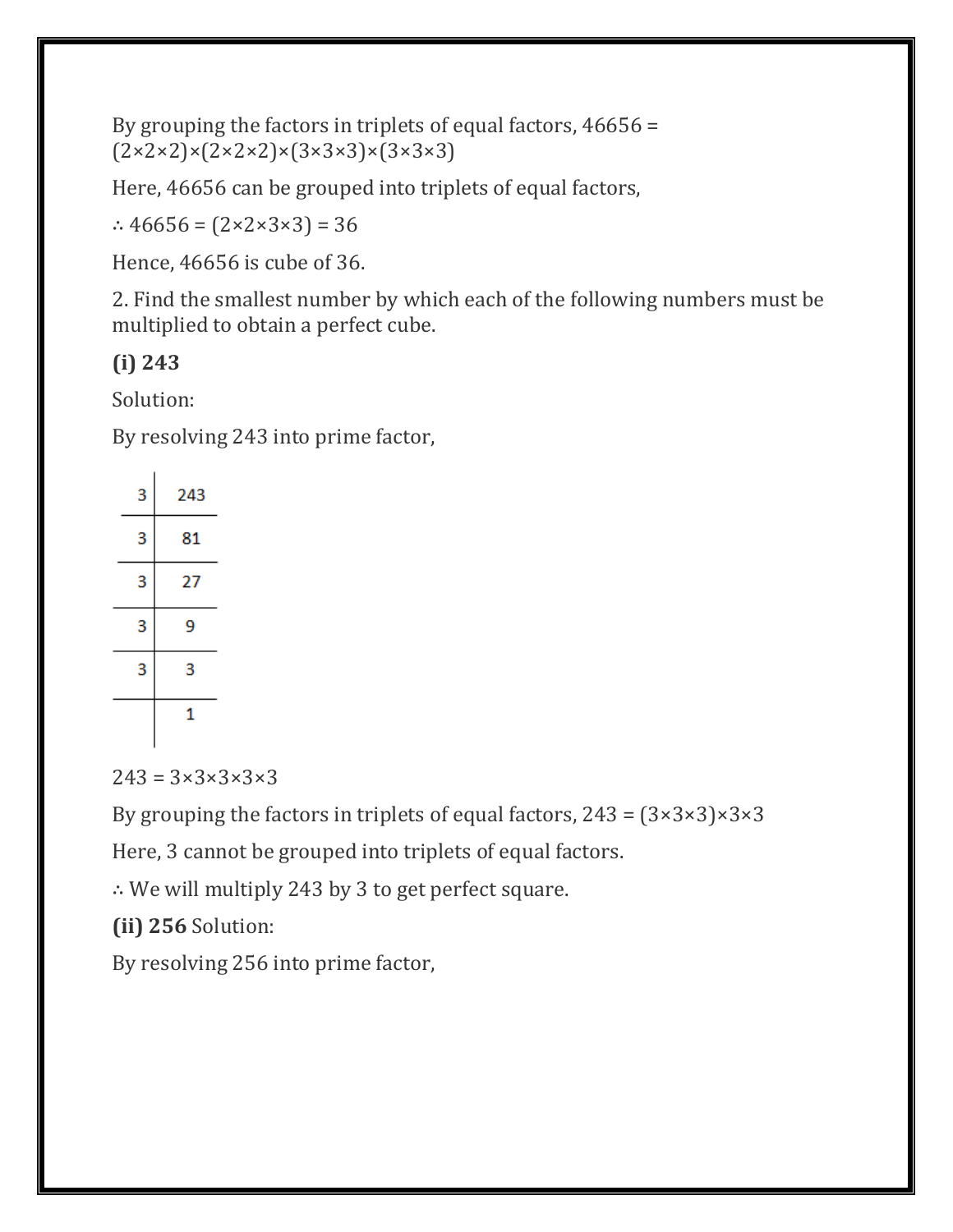| 2              | 256            |
|----------------|----------------|
| $\overline{2}$ | 128            |
| $\overline{2}$ | 64             |
| 2              | 32             |
| $\overline{2}$ | 16             |
| 2              | 8              |
| $\overline{2}$ | $\overline{4}$ |
| $\overline{2}$ | 2              |
|                | $\mathbf{1}$   |

| $256 = 2 \times 2 \times 2 \times 2 \times 2 \times 2 \times 2$ |
|-----------------------------------------------------------------|
|-----------------------------------------------------------------|

By grouping the factors in triplets of equal factors, 256 =  $(2 \times 2 \times 2) \times (2 \times 2 \times 2) \times 2 \times 2$ 

Here, 2 cannot be grouped into triplets of equal factors.

∴ We will multiply 256 by 2 to get perfect square.

(iii) 72

Solution:

By resolving 72 into prime factor,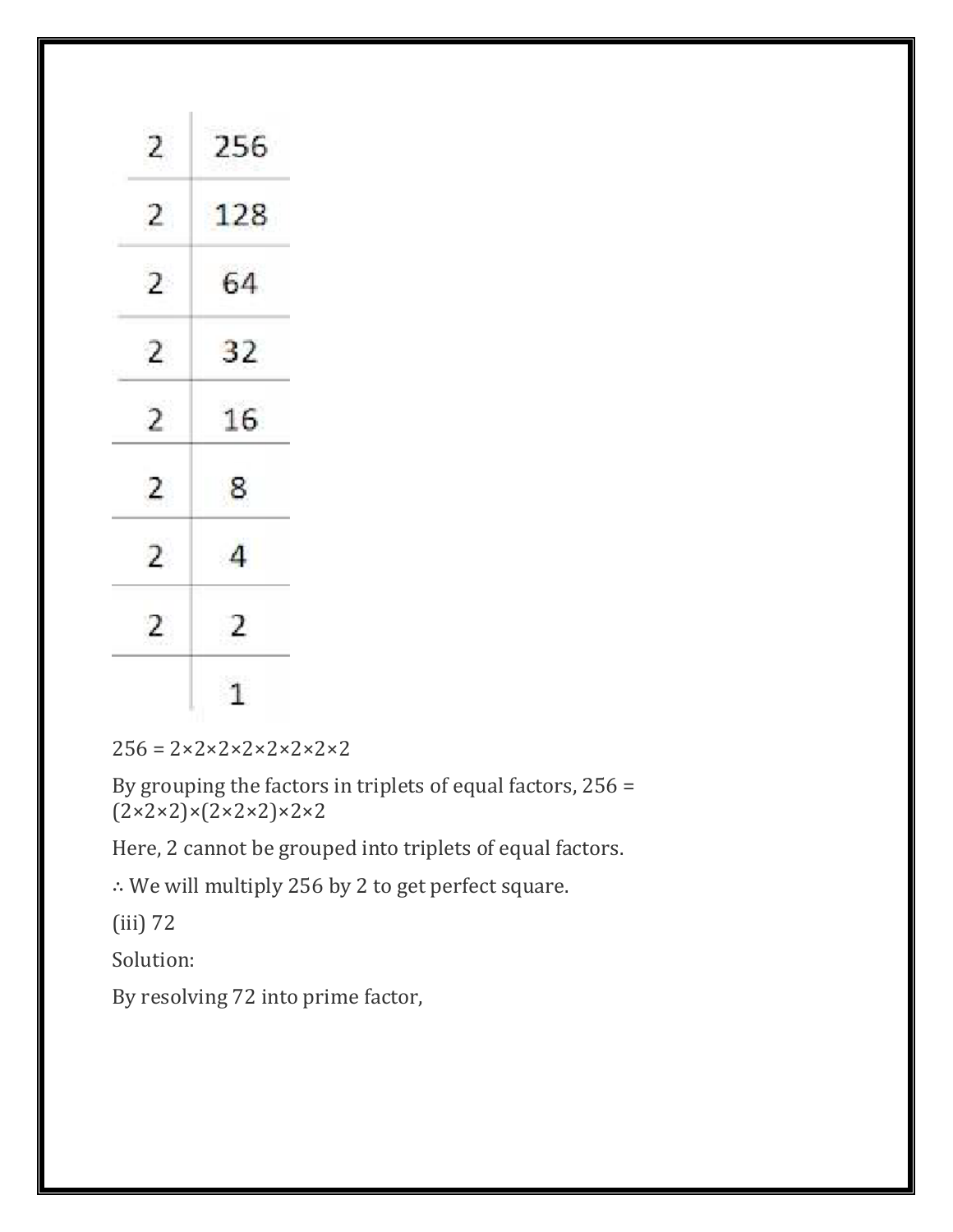| $^{\prime}2$ |
|--------------|
| 36           |
| 18<br>ó      |
| Q            |
|              |
|              |

 $72 = 2 \times 2 \times 2 \times 3 \times 3$ 

By grouping the factors in triplets of equal factors,  $72 = (2 \times 2 \times 2) \times 3 \times 3$ 

Here, 3 cannot be grouped into triplets of equal factors.

∴ We will multiply 72 by 3 to get perfect square.

**(iv) 675** Solution:

By resolving 675 into prime factor,

| 3 | 675 |
|---|-----|
| 3 | 225 |
| 3 | 75  |
| 5 | 25  |
| 5 | 5   |
|   | 1   |

 $675 = 3 \times 3 \times 3 \times 5 \times 5$ 

By grouping the factors in triplets of equal factors,  $675 = (3 \times 3 \times 3) \times 5 \times 5$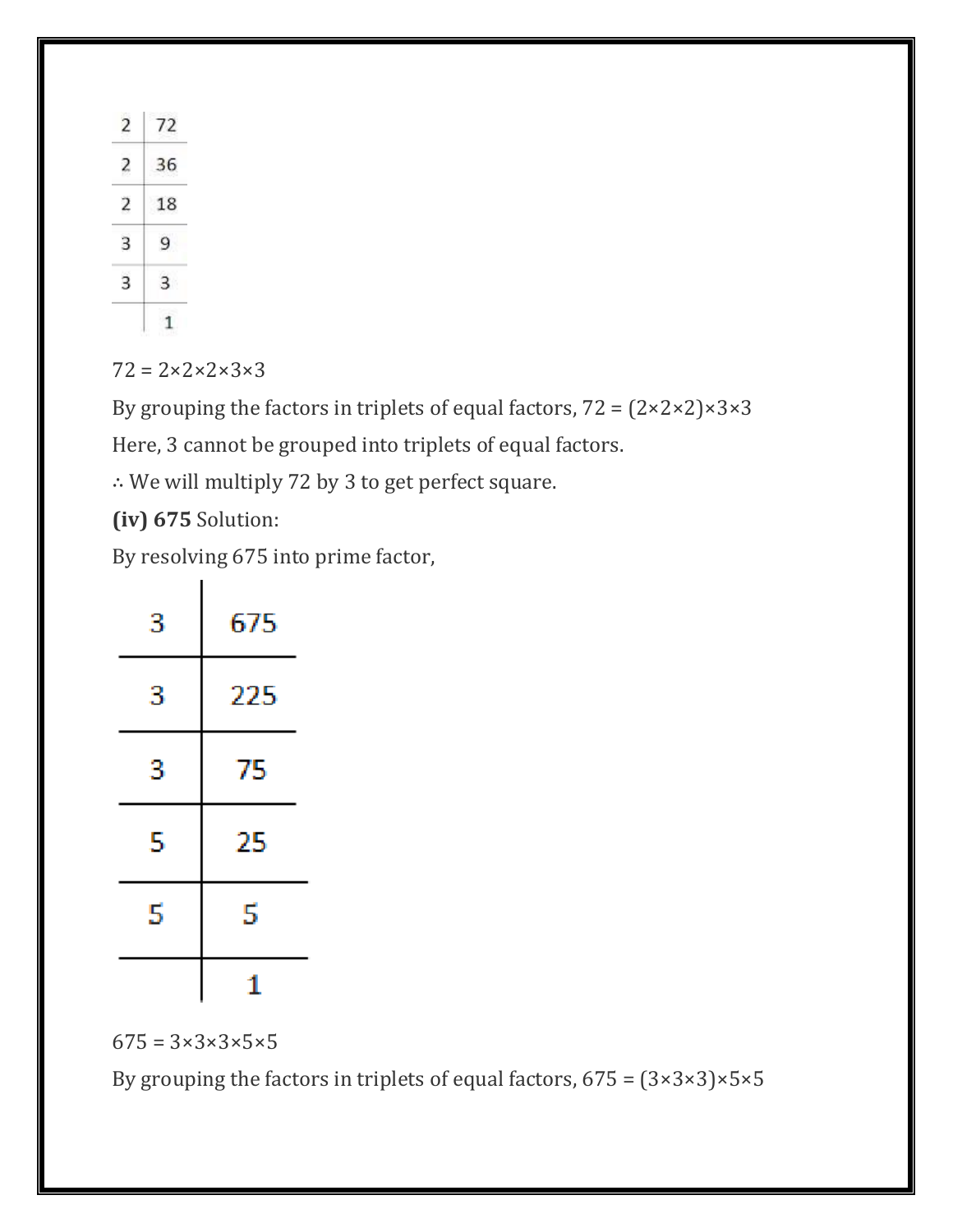Here, 5 cannot be grouped into triplets of equal factors.

∴ We will multiply 675 by 5 to get perfect square.

## **(v) 100** Solution:

By resolving 100 into prime factor,

|   | 100 |
|---|-----|
| 2 | 50  |
|   | 25  |
| C | 5   |
|   |     |

 $100 = 2 \times 2 \times 5 \times 5$ 

Here, 2 and 5 cannot be grouped into triplets of equal factors.

∴ We will multiply 100 by (2×5) 10 to get perfect square.

3. Find the smallest number by which each of the following numbers must be divided to obtain a perfect cube.

## **(i) 81**

Solution:

By resolving 81 into prime factor,

| з | 81 |
|---|----|
| з | 27 |
| 3 | 9  |
| з | з  |
|   | 1  |

 $81 = 3 \times 3 \times 3 \times 3$ 

By grouping the factors in triplets of equal factors,  $81 = (3 \times 3 \times 3) \times 3$ 

Here, 3 cannot be grouped into triplets of equal factors.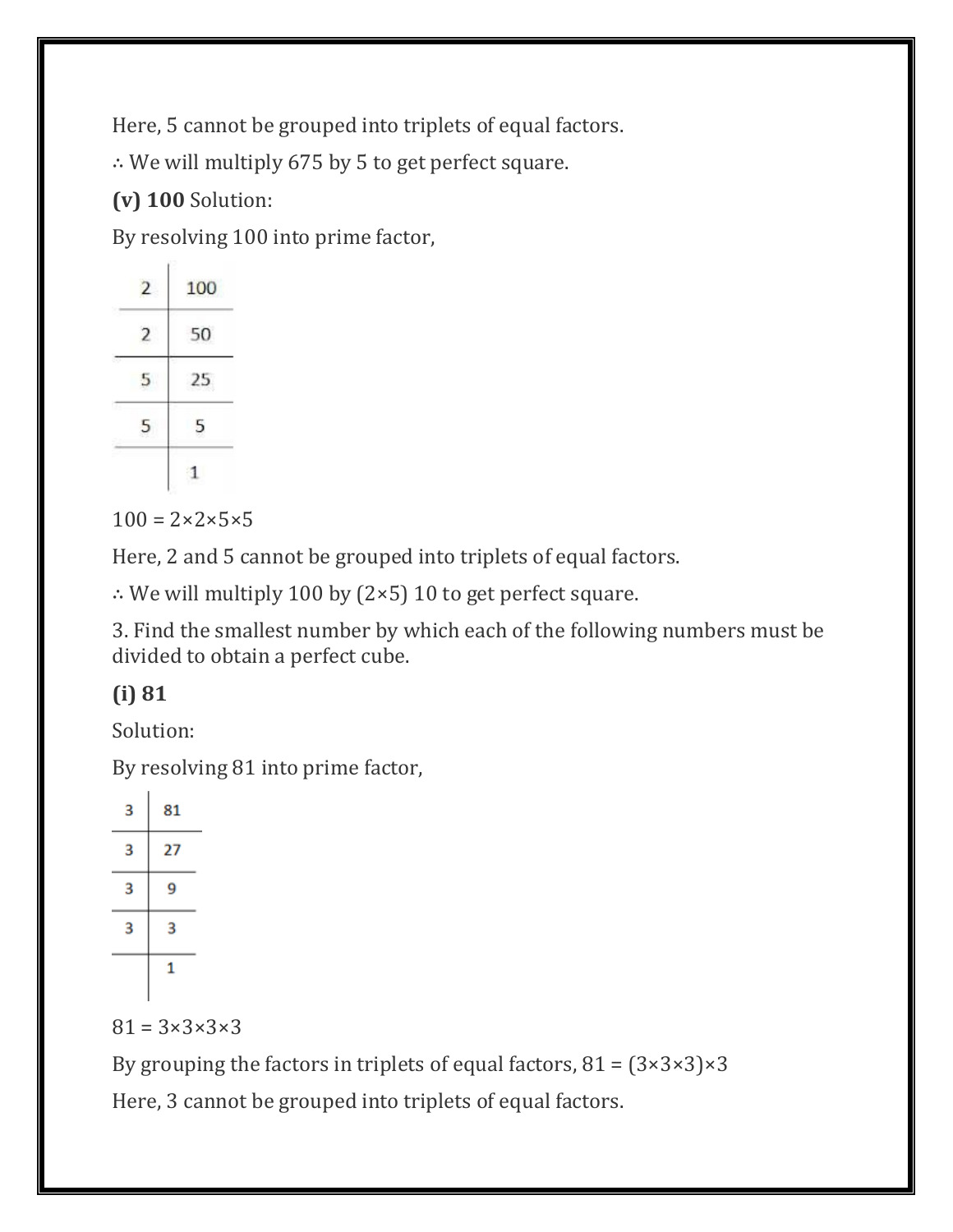∴ We will divide 81 by 3 to get perfect square.

**(ii) 128** Solution:

By resolving 128 into prime factor,

| 2              | 128            |
|----------------|----------------|
| $\overline{2}$ | 64             |
| 2              | 32             |
| 2              | 16             |
| $\overline{2}$ | 8              |
| 2              | $\overline{4}$ |
| $\overline{2}$ | $\overline{2}$ |
|                | $\mathbf{1}$   |

 $128 = 2 \times 2 \times 2 \times 2 \times 2 \times 2$ 

By grouping the factors in triplets of equal factors,  $128 = (2 \times 2 \times 2) \times (2 \times 2 \times 2) \times 2$ 

Here, 2 cannot be grouped into triplets of equal factors.

∴ We will divide 128 by 2 to get perfect square.

**(iii) 135** Solution:

By resolving 135 into prime factor,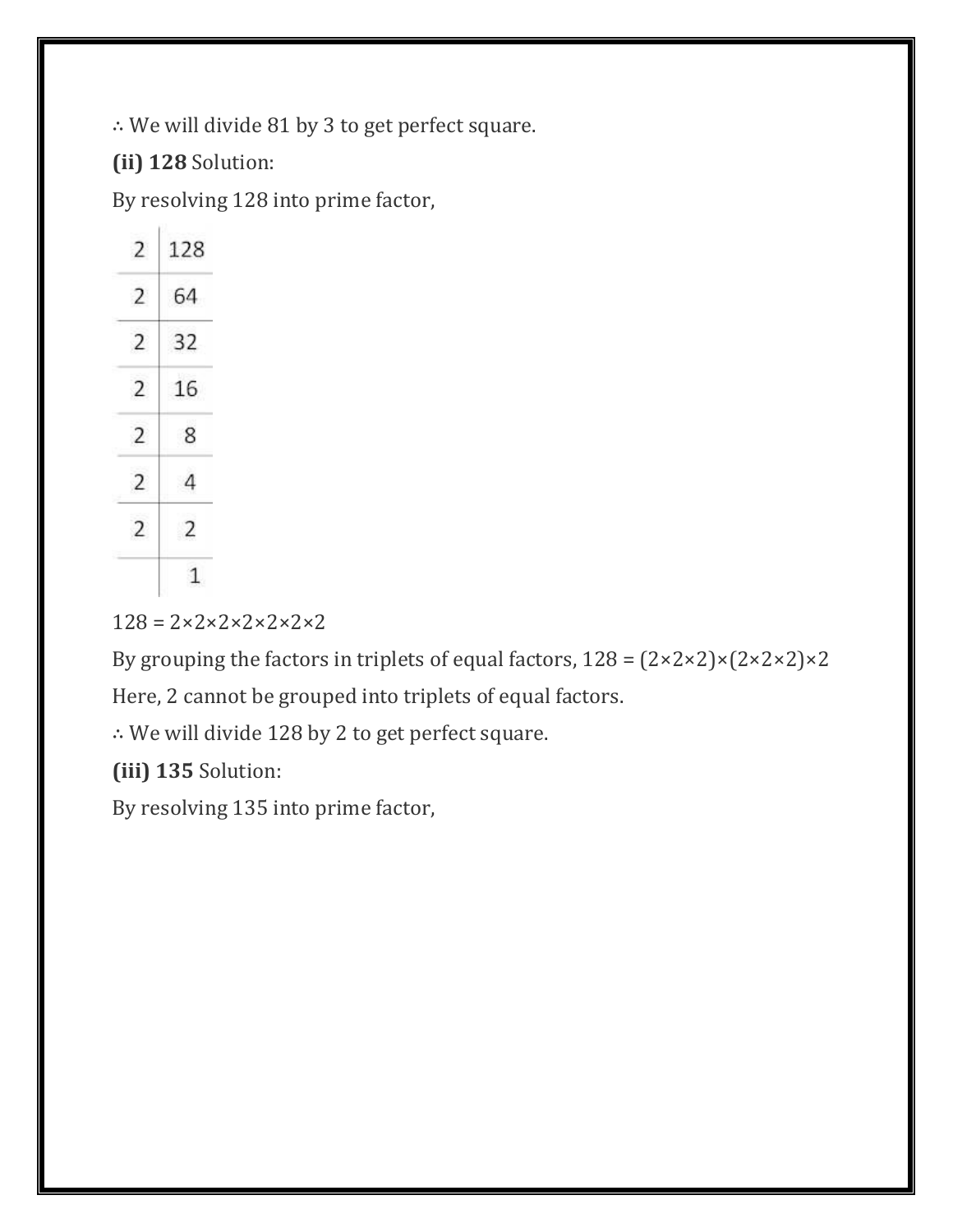| న  | 135 |
|----|-----|
| 3  | -45 |
| 3. | 15  |
| 5. | -5  |
|    | à,  |

 $135 = 3 \times 3 \times 3 \times 5$ 

By grouping the factors in triplets of equal factors,  $135 = (3 \times 3 \times 3) \times 5$ 

Here, 5 cannot be grouped into triplets of equal factors.

∴ We will divide 135 by 5 to get perfect square.

**(iv) 192** Solution:

By resolving 192 into prime factor,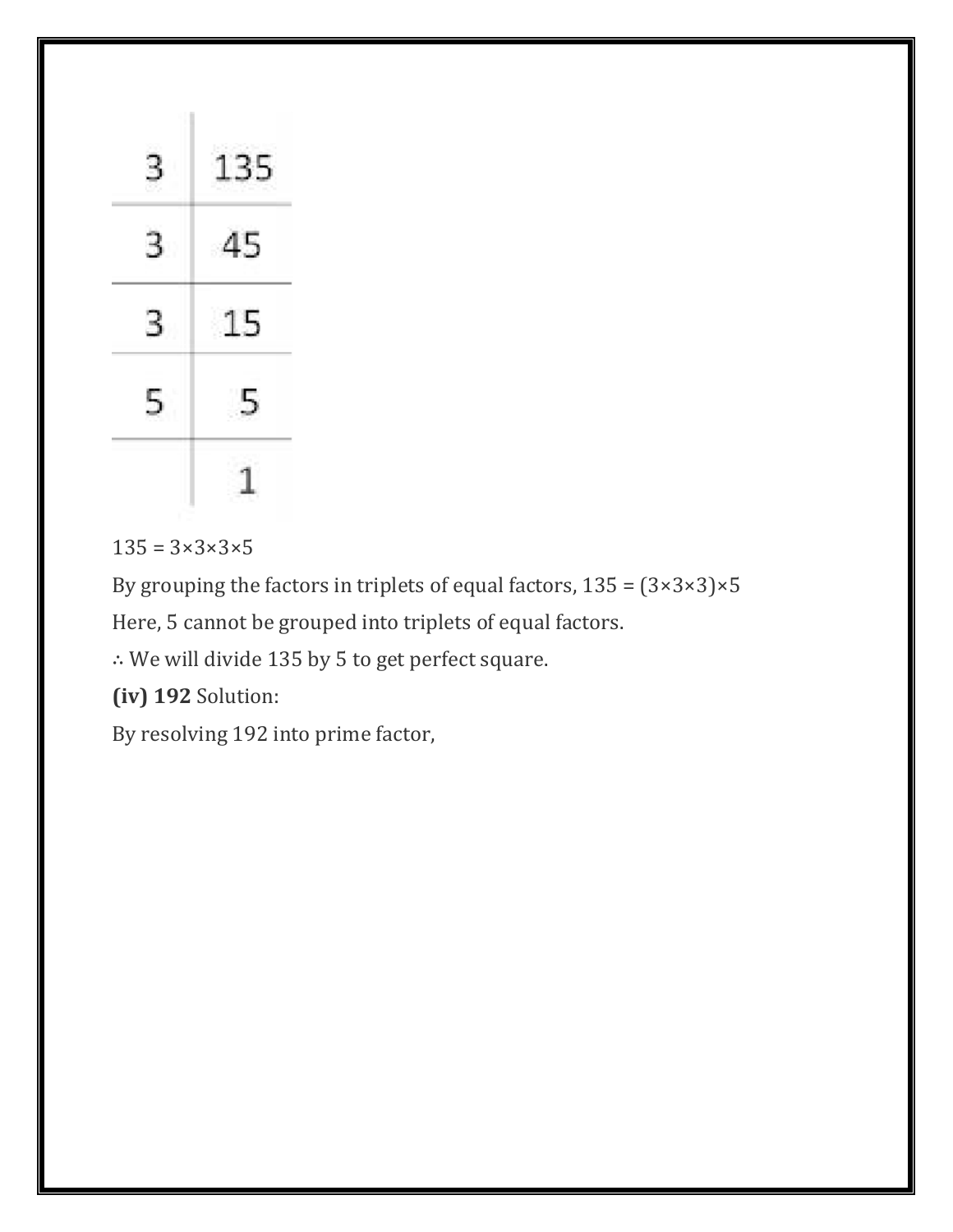| $\overline{2}$ | 192 |
|----------------|-----|
| $\overline{2}$ | 96  |
| $\overline{2}$ | 48  |
| $\overline{2}$ | 24  |
| $\overline{2}$ | 12  |
| 2              | 6   |
| 3              | 3   |
|                | 1   |

 $192 = 2 \times 2 \times 2 \times 2 \times 2 \times 3$ 

By grouping the factors in triplets of equal factors,  $192 = (2 \times 2 \times 2) \times (2 \times 2 \times 2) \times 3$ Here, 3 cannot be grouped into triplets of equal factors.

∴ We will divide 192 by 3 to get perfect square.

**(v) 704** Solution:

By resolving 704 into prime factor,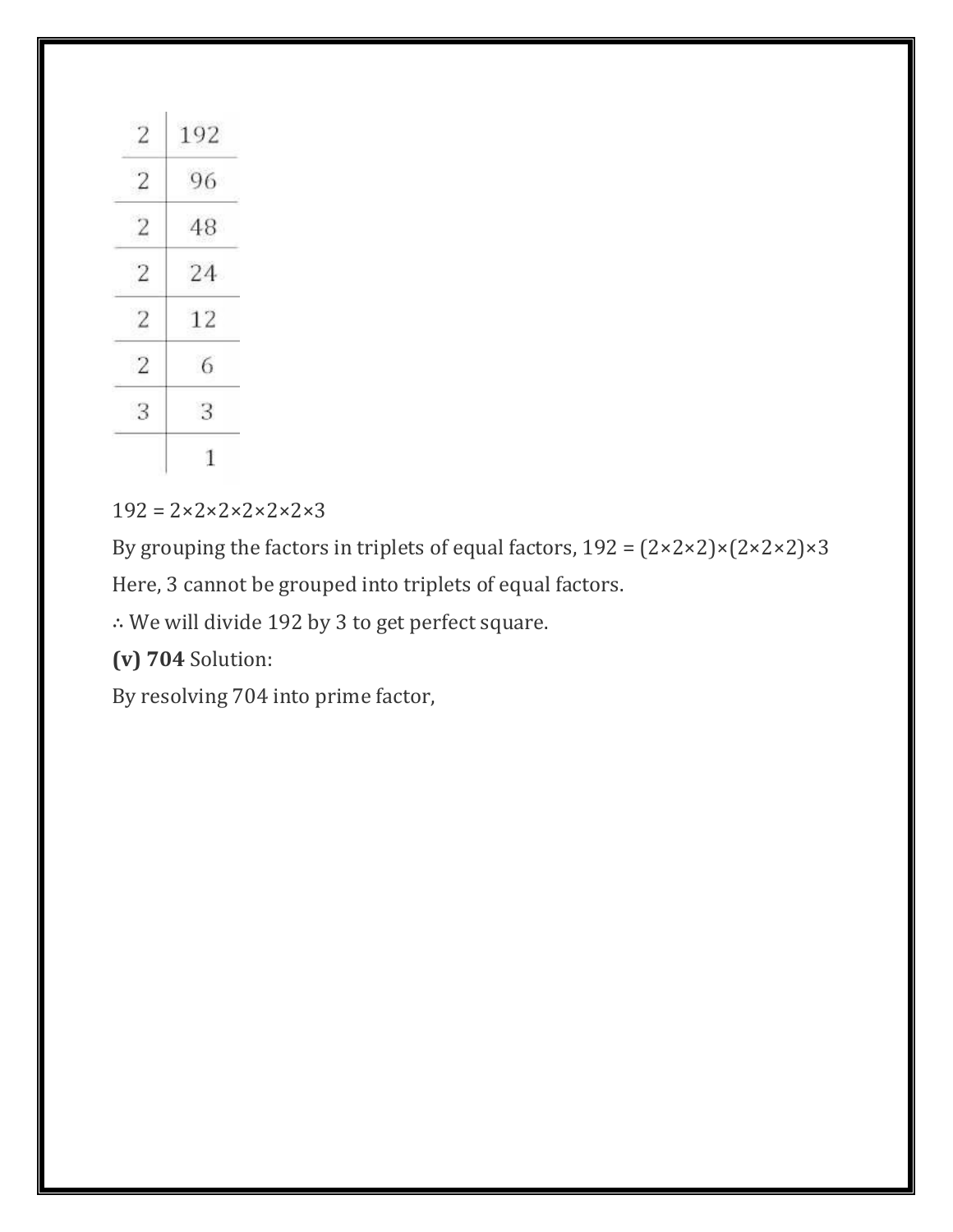| -2<br>2 | 176<br>88 |
|---------|-----------|
| 2       | 44        |
| 2       | 22        |

 $704 = 2 \times 2 \times 2 \times 2 \times 2 \times 11$ 

By grouping the factors in triplets of equal factors, 704 =  $(2 \times 2 \times 2) \times (2 \times 2 \times 2) \times 11$ 

Here, 11 cannot be grouped into triplets of equal factors.

∴ We will divide 704 by 11 to get perfect square.

4. Parikshit makes a cuboid of plasticine of sides 5 cm, 2 cm, 5 cm. How many such cuboids will he need to form a cube?

Solution:

Given, side of cube is 5 cm, 2 cm and 5 cm.

∴ Volume of cube = 5×2×5 = 50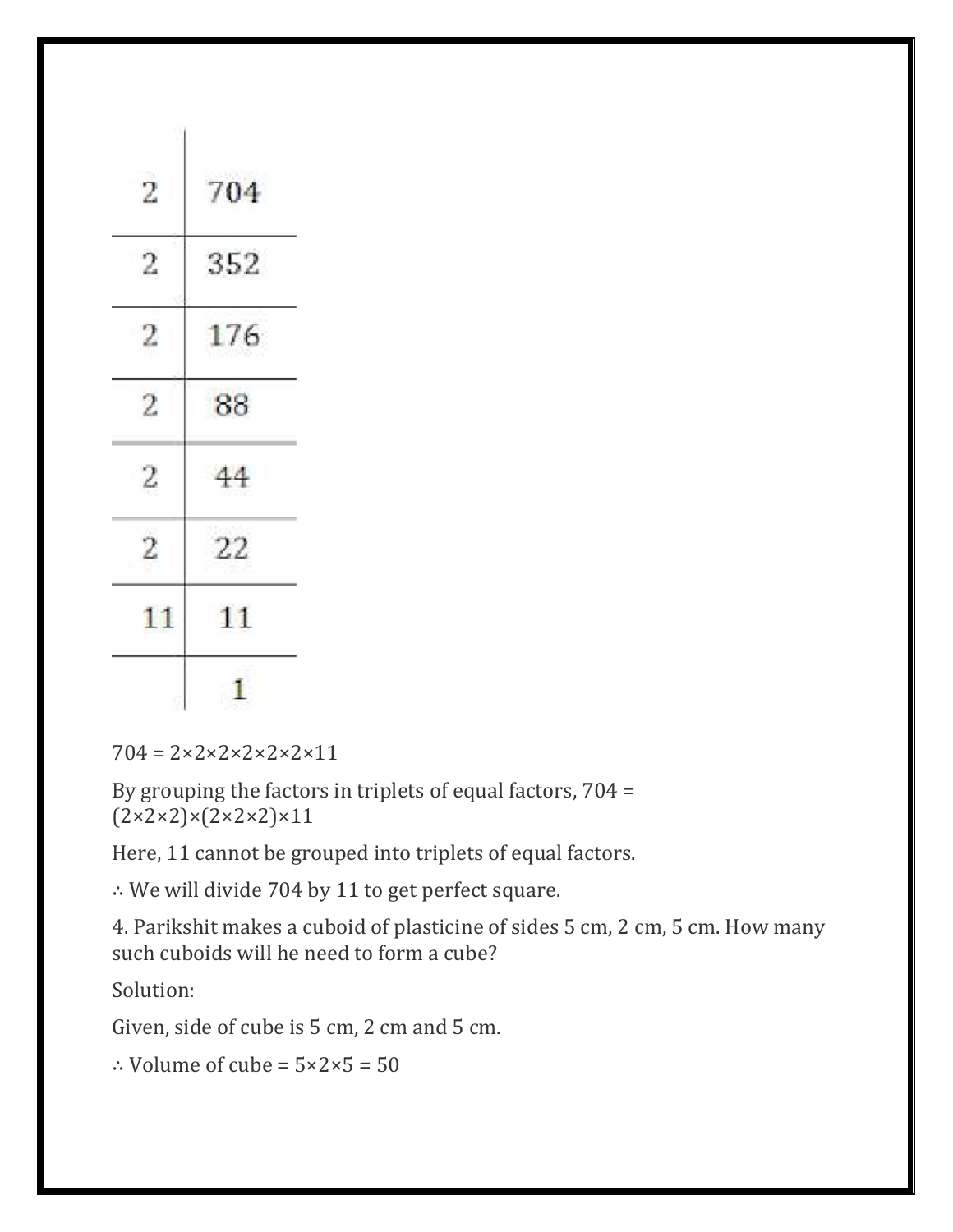| 50             |
|----------------|
| $\overline{5}$ |
| 5              |
|                |

 $50 = 2 \times 5 \times 5$ 

Here, 2 , 5 and 5 cannot be grouped into triplets of equal factors.

∴ We will multiply 50 by (2×2×5) 20 to get perfect square. Hence, 20 cuboid is needed.

### Exercise 7.2 Page: 116

1. Find the cube root of each of the following numbers by prime factorisation method.

### **(i) 64**

Solution:

 $64 = 2 \times 2 \times 2 \times 2 \times 2$ 

By grouping the factors in triplets of equal factors,  $64 = (2 \times 2 \times 2) \times (2 \times 2 \times 2)$ 

Here, 64 can be grouped into triplets of equal factors,

∴  $64 = 2 \times 2 = 4$ 

Hence, 4 is cube root of 64.

(ii) 512

Solution:

 $512 = 2 \times 2 \times 2 \times 2 \times 2 \times 2 \times 2 \times 2$ 

By grouping the factors in triplets of equal factors, 512 =  $(2 \times 2 \times 2) \times (2 \times 2 \times 2) \times (2 \times 2 \times 2)$ 

Here, 512 can be grouped into triplets of equal factors,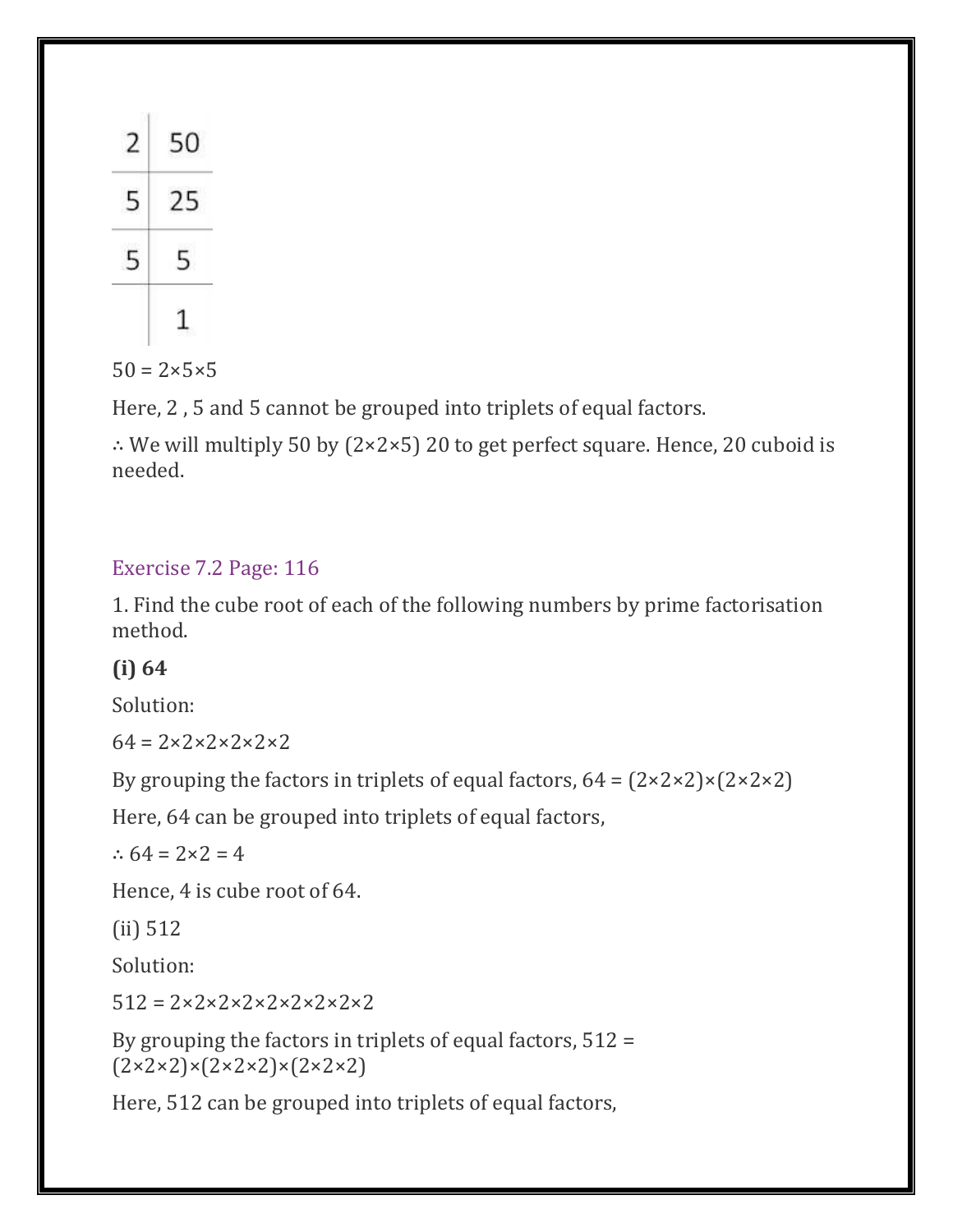∴  $512 = 2 \times 2 \times 2 = 8$ 

Hence, 8 is cube root of 512.

(iii) 10648

Solution:

 $10648 = 2 \times 2 \times 2 \times 11 \times 11 \times 11$ 

By grouping the factors in triplets of equal factors, 10648 =  $(2 \times 2 \times 2) \times (11 \times 11 \times 11)$ 

Here, 10648 can be grouped into triplets of equal factors,

∴ 10648 =  $2 \times 11 = 22$ 

Hence, 22 is cube root of 10648.

(iv) 27000

Solution:

 $27000 = 2 \times 2 \times 2 \times 3 \times 3 \times 3 \times 5 \times 5 \times 5$ 

By grouping the factors in triplets of equal factors, 27000 =  $(2 \times 2 \times 2) \times (3 \times 3 \times 3) \times (5 \times 5 \times 5)$ 

Here, 27000 can be grouped into triplets of equal factors,

∴ 27000 =  $(2 \times 3 \times 5) = 30$ 

Hence, 30 is cube root of 27000.

(v) 15625

Solution:

 $15625 = 5 \times 5 \times 5 \times 5 \times 5$ 

By grouping the factors in triplets of equal factors,  $15625 = (5 \times 5 \times 5) \times (5 \times 5 \times 5)$ 

Here, 15625 can be grouped into triplets of equal factors,

∴ 15625 =  $(5×5)$  = 25

Hence, 25 is cube root of 15625.

(vi) 13824

Solution:

 $13824 = 2 \times 2 \times 2 \times 2 \times 2 \times 2 \times 2 \times 2 \times 3 \times 3$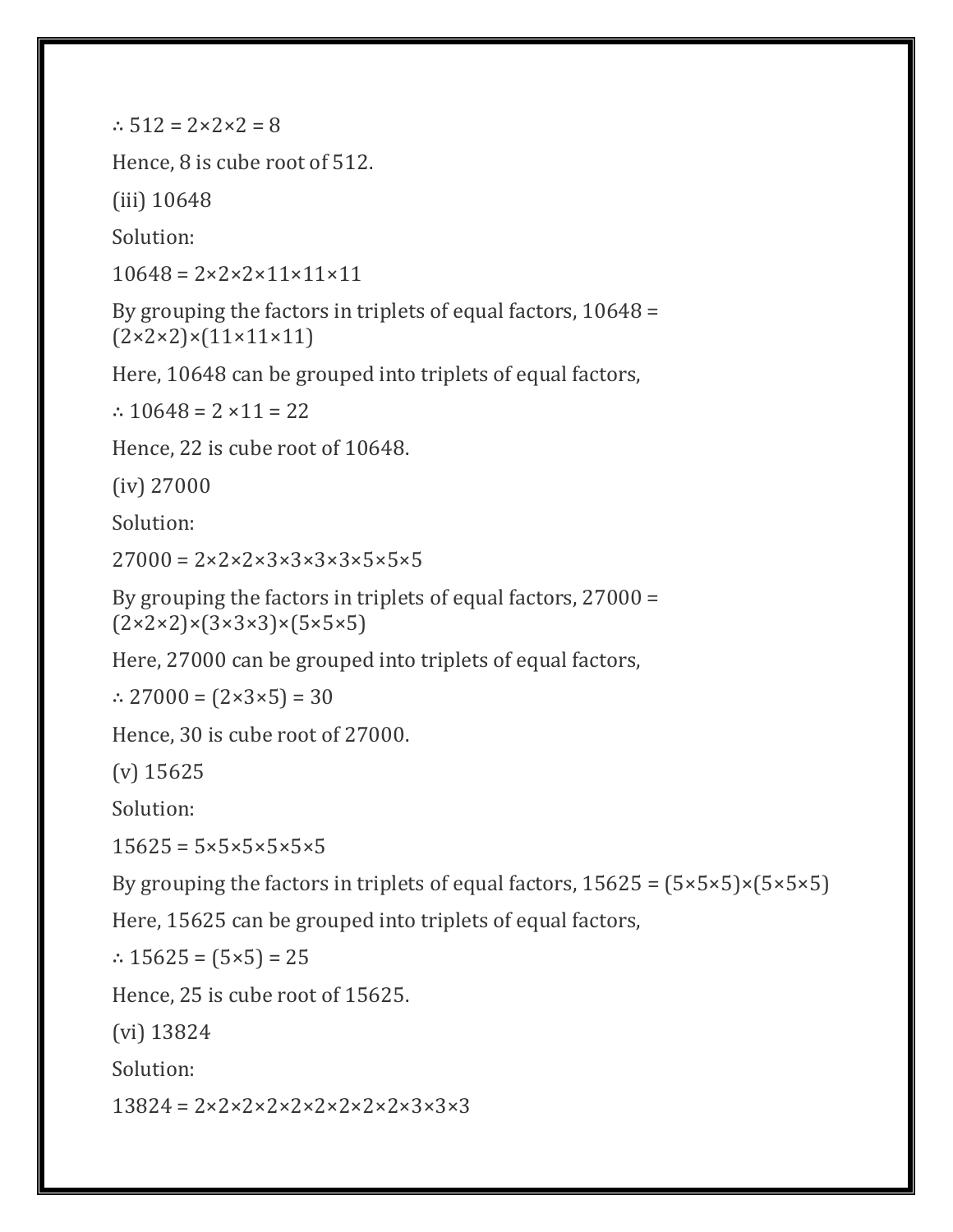By grouping the factors in triplets of equal factors,

 $13824 = (2 \times 2 \times 2) \times (2 \times 2 \times 2) \times (2 \times 2 \times 2) \times (3 \times 3 \times 3)$ 

Here, 13824 can be grouped into triplets of equal factors,

∴ 13824 = (2×2× 2×3) = 24

Hence, 24 is cube root of 13824.

(vii) 110592

Solution:

110592 = 2×2×2×2×2×2×2×2×2×2×2×2×3×3×3

By grouping the factors in triplets of equal factors,

 $110592 = (2 \times 2 \times 2) \times (2 \times 2 \times 2) \times (2 \times 2 \times 2) \times (2 \times 2 \times 2) \times (3 \times 3 \times 3)$ 

Here, 110592 can be grouped into triplets of equal factors,

∴ 110592 = (2×2×2×2 × 3) = 48

Hence, 48 is cube root of 110592.

(viii) 46656

Solution:

 $46656 = 2 \times 2 \times 2 \times 2 \times 2 \times 3 \times 3 \times 3 \times 3 \times 3$ 

By grouping the factors in triplets of equal factors,

 $46656 = (2 \times 2 \times 2) \times (2 \times 2 \times 2) \times (3 \times 3 \times 3) \times (3 \times 3 \times 3)$ 

Here, 46656 can be grouped into triplets of equal factors,

∴ 46656 =  $(2 \times 2 \times 3 \times 3) = 36$ 

Hence, 36 is cube root of 46656.

(ix) 175616

Solution:

 $175616 = 2 \times 2 \times 2 \times 2 \times 2 \times 2 \times 2 \times 2 \times 7 \times 7 \times 7$ 

By grouping the factors in triplets of equal factors,

 $175616 = (2 \times 2 \times 2) \times (2 \times 2 \times 2) \times (2 \times 2 \times 2) \times (7 \times 7 \times 7)$ 

Here, 175616 can be grouped into triplets of equal factors,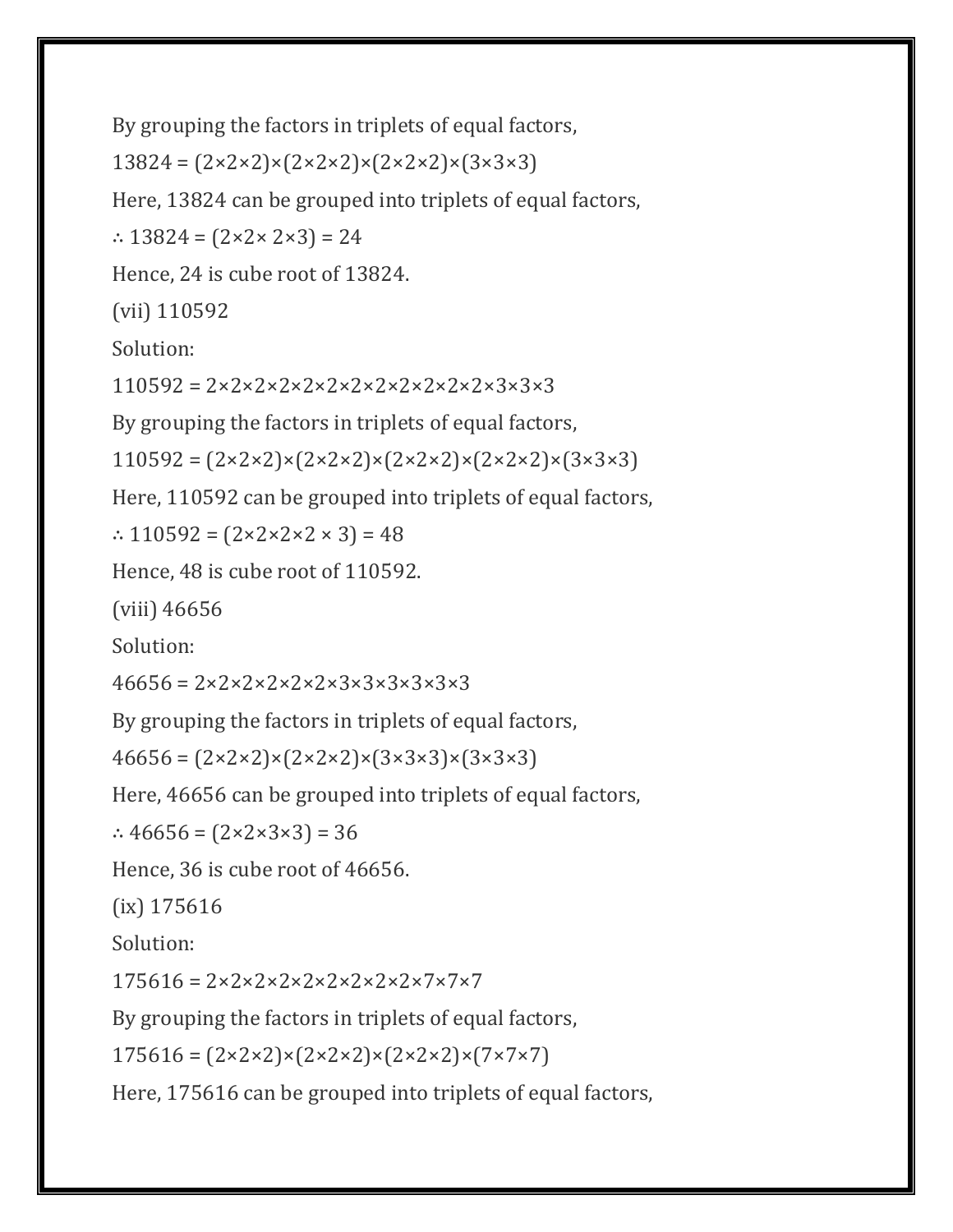∴ 175616 =  $(2 \times 2 \times 2 \times 7)$  = 56

Hence, 56 is cube root of 175616.

(x) 91125

Solution:

 $91125 = 3 \times 3 \times 3 \times 3 \times 3 \times 3 \times 5 \times 5 \times 5$ 

By grouping the factors in triplets of equal factors, 91125 =  $(3\times3\times3)\times(3\times3\times3)\times(5\times5\times5)$ 

Here, 91125 can be grouped into triplets of equal factors,

∴ 91125 =  $(3×3×5) = 45$ 

Hence, 45 is cube root of 91125.

2. State true or false.

### **(i) Cube of any odd number is even.**

Solution:

False

(ii) A perfect cube does not end with two zeros.

Solution:

True

(iii) If square of a number ends with 5, then its cube ends with 25.

Solution:

False

(iv) There is no perfect cube which ends with 8.

Solution:

False

(v) The cube of a two digit number may be a three digit number.

Solution:

False

(vi) The cube of a two digit number may have seven or more digits.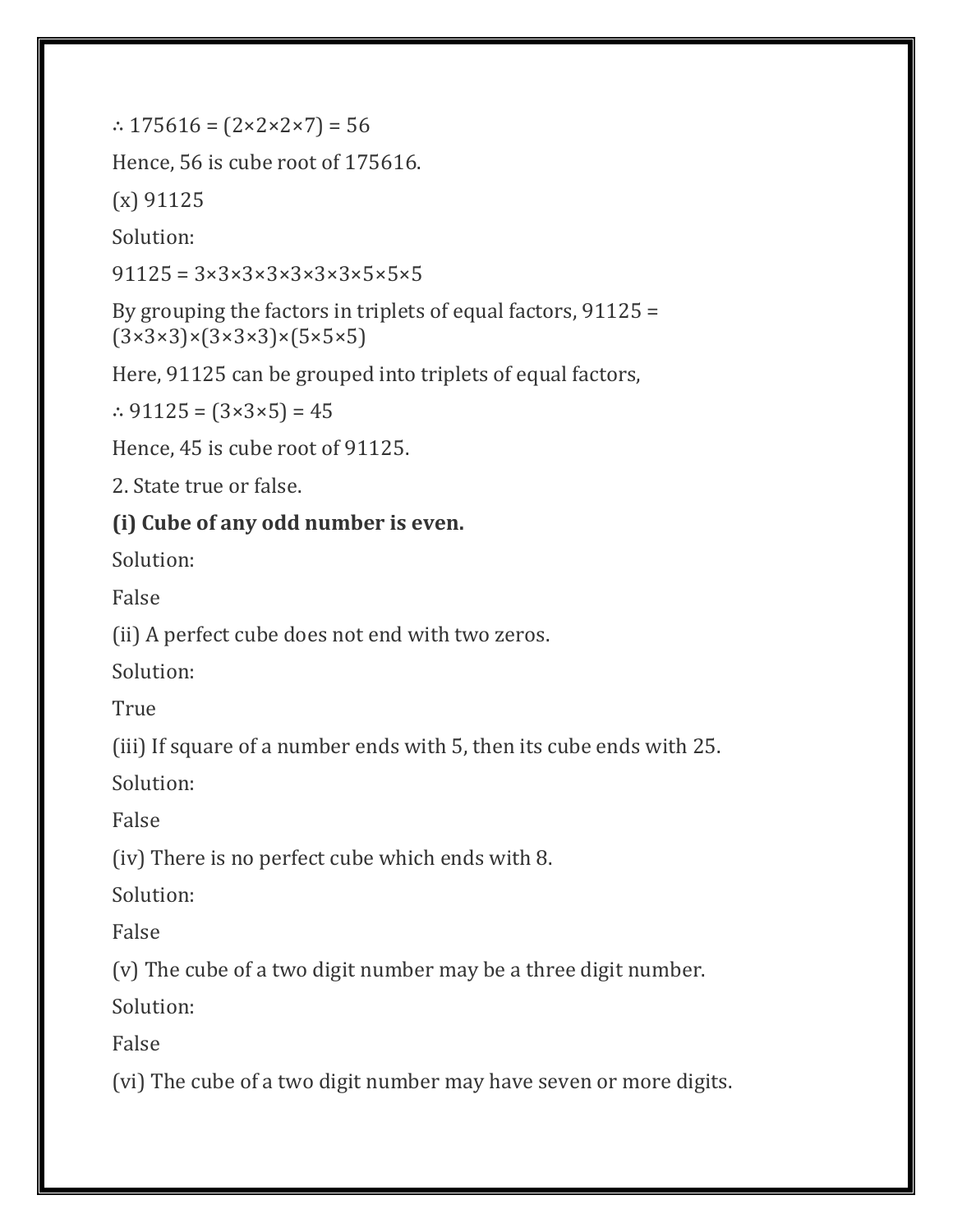Solution:

False

(vii) The cube of a single digit number may be a single digit number.

Solution:

True

3. You are told that 1,331 is a perfect cube. Can you guess without factorisation what is its cube root? Similarly, guess the cube roots of 4913, 12167, 32768.

Solution:

(i) By grouping the digits, we get 1 and 331

We know that, since, the unit digit of cube is 1, the unit digit of cube root is 1.

∴ We get 1 as unit digit of the cube root of 1331.

The cube of 1 matches with the number of second group.

∴ The ten's digit of our cube root is taken as the unit place of smallest number.

We know that, the unit's digit of the cube of a number having digit as unit's place 1 is 1.

∴  $\sqrt[3]{1331}$  = 11

(ii) By grouping the digits, we get 4 and 913

We know that, since, the unit digit of cube is 3, the unit digit of cube root is 7.

∴ we get 7 as unit digit of the cube root of 4913. We know  $1^3 = 1$  and  $2^3 = 8$ , 1  $> 4 > 8$ .

Thus, 1 is taken as ten digit of cube root.

∴  $\sqrt[3]{4913}$  = 17

(iii) By grouping the digits, we get 12 and 167.

We know that, since, the unit digit of cube is 7, the unit digit of cube root is 3.

∴ 3 is the unit digit of the cube root of 12167 We know  $2^3 = 8$  and  $3^3 = 27$ ,  $8 >$  $12 > 27$ .

Thus, 2 is taken as ten digit of cube root.